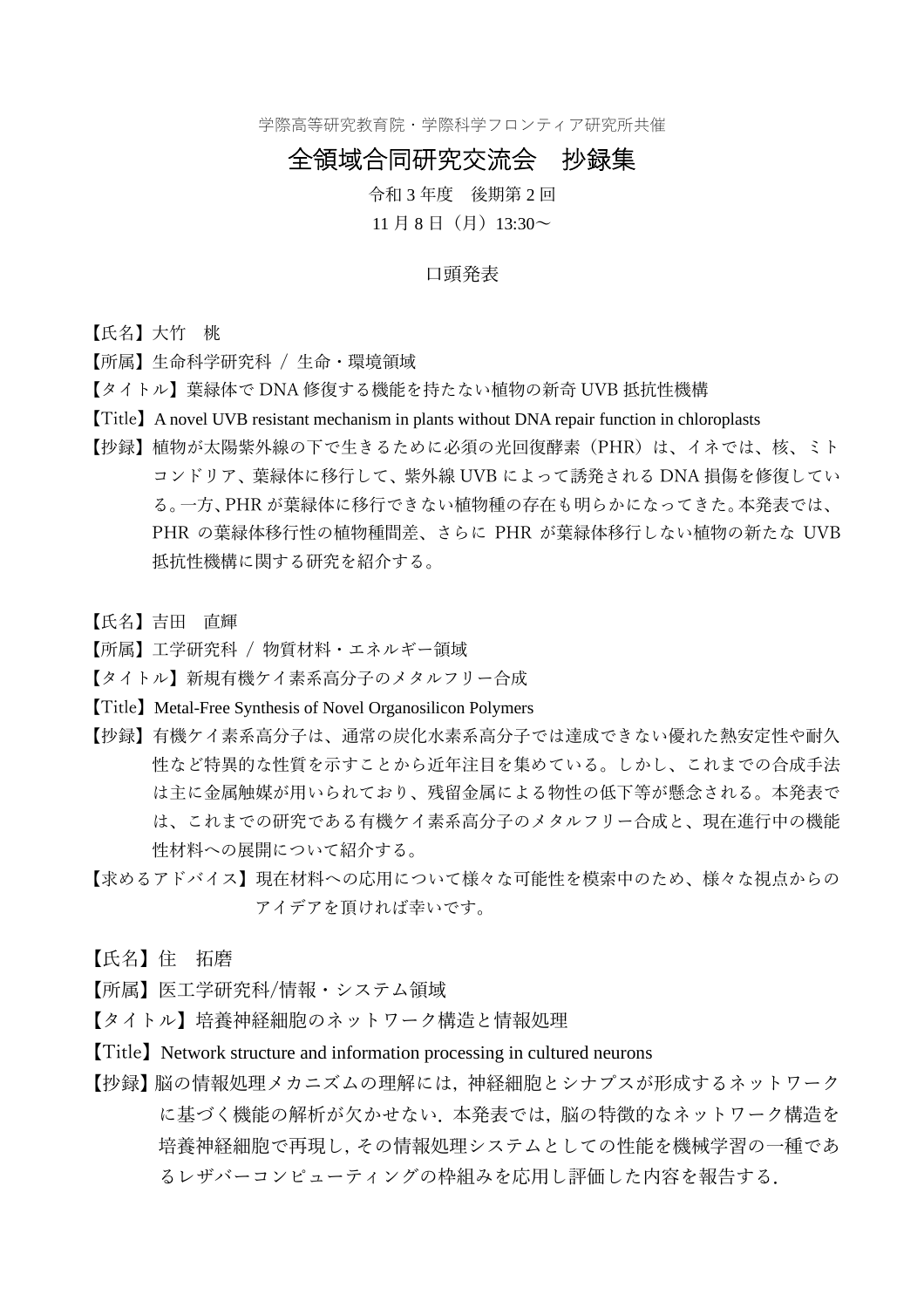【氏名】安海 一優

- 【所属】工学研究科 / デバイス・テクノロジー領域
- 【タイトル】μm スケールに成長する RNA-タンパク質ネットワークの分子設計と評価
- 【Title】Molecular Design and Evaluation of RNA-Protein Networks Growing up to μm Scale
- 【抄録】 生体が用いる分子を細かく設計することで、μm スケールの構造を構築するような分子設 計技術が発展してきた。近年では設計された分子を組み合わせ、種々の分子デバイスの開 発や天然の細胞が起こす現象の構成論的な解析方法が提案されている。本発表では発表者 自らが設計した RNA とタンパク質という分子のデザインや、㎛スケールの構造体の構築に 関する研究を紹介する。
- 【氏名】辰己 茉菜絵
- 【所属】薬学研究科 / 生命・環境領域
- 【タイトル】分子動力学シミュレーションによる GPCR-G タンパク質共役過程の可視化
- 【Title】Visualization of GPCR-G protein coupling process by molecular dynamics
- 【抄録】タンパク質の構造解析は近年飛躍的に進展し、我々は「観る」ことによってタンパク質を 理解できるようになった。しかし、生体内でのタンパク質は、ダイナミックに動くことに より機能する。分子動力学シミュレーションは、構造解析では捉えられないタンパク質の 動きを予測可能な方法であり、この手法によって GPCR と G タンパク質の共役過程に興味 深い知見を得たため、本会で紹介したい。
- 【氏名】平城 柊
- 【所属】生命科学研究科 / 生命・環境領域
- 【タイトル】エンドソームの成熟に関わる新規因子の同定と解析
- 【Title】Identification and analysis of a novel factor that regulates endosome maturation
- 【抄録】細胞は栄養やシグナルを細胞の外から内へ取り込む普遍的な機構(=エンドサイトーシス) を備えている。取り込まれた物質はエンドソームという膜小胞に包まれ、細胞内を移動し ながら成熟過程を経て分解・再利用される。本発表では、エンドソームが成熟していく過 程で働く新規因子の同定とその機能について紹介したい。
- 【氏名】濱島 優大
- 【所属】工学研究科 / 先端基礎科学領域
- 【タイトル】次世代再突入カプセルの遷音速飛行時の振動現象
- 【Title】Oscillation phenomena in Transonic Flight of the Next Generation Re-entry Capsule
- 【抄録】従来よりも遠方の天体からのサンプルリターンのため、新形状の再突入カプセルが考案さ れている.本研究では,従来のカプセルが特に動的に不安定となる遷音速飛行時において,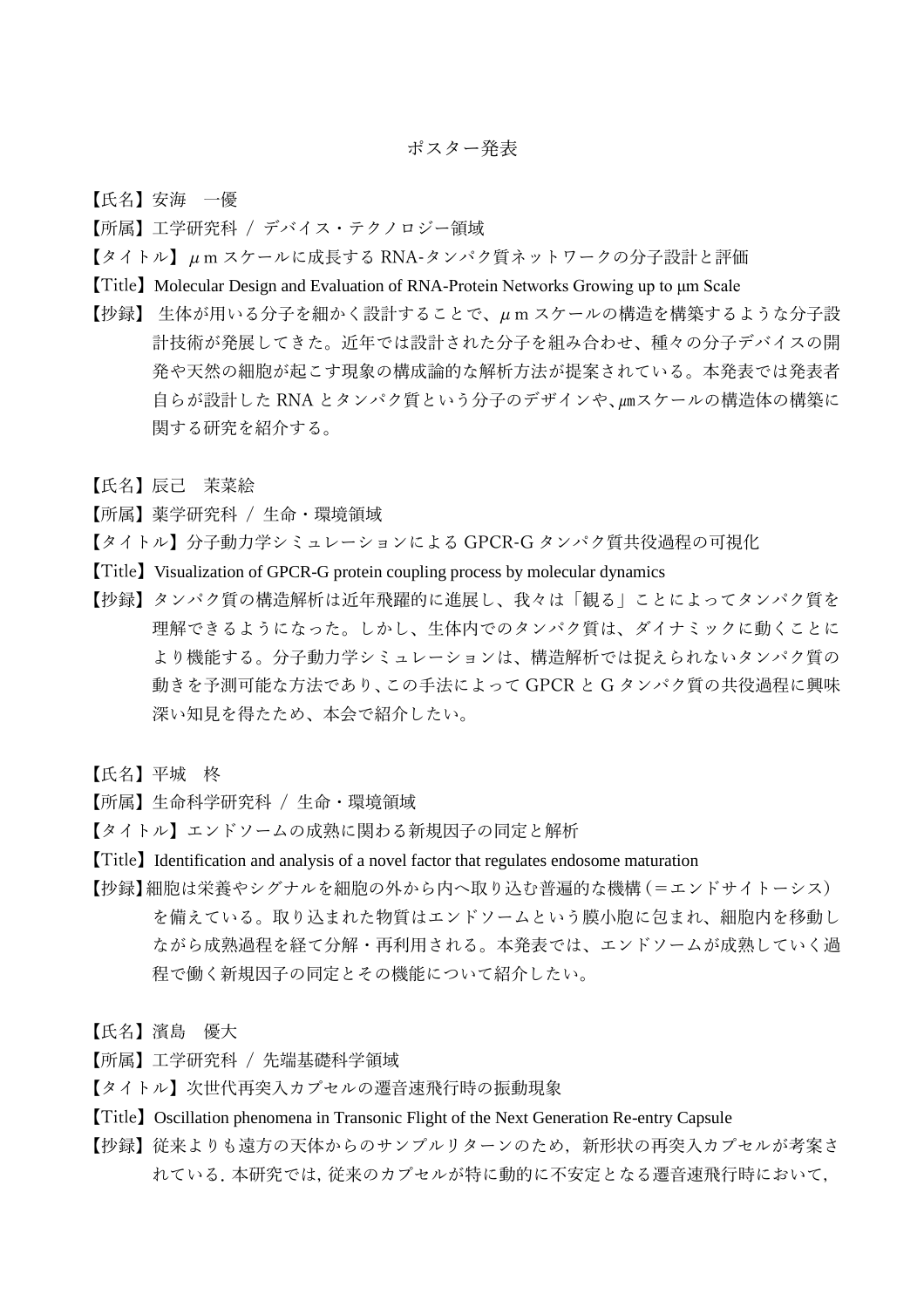確実かつ安全にサンプルを回収するため重要な要素である飛行時の挙動を風洞試験により 明らかにしたので,これを報告する.

- 【氏名】王 驕洋
- 【所属】医工学研究科/生命・環境領域
- 【タイトル】肺腫瘍追跡のための深層学習に基づく X 線透視像からの Dual-Energy 差分像の予測
- 【Title】Deep learning-based Dual-energy Subtraction Synthesis from Clinical X-ray fluoroscopy for Markerless lung tumor tracking
- 【抄録】Tumor tracking is a fundamental task in radiation therapy (RT). To manage the motion of tumor, X-ray fluoroscopy, which is an imaging technique, are applied to obtain real-time moving images of the interior tumor. A problematic situation here is that the moving tumor are frequently obscured by other internal hard tissue such as rib bones.

 An ideal solution has been proposed recently is dual-energy (DE) imaging. DE is a hardware-based imaging technique which can enhance the visibility of soft-tissues including tumor while suppress hard tissue. However, dose exposure and expensive hardware hinder the application of DE in clinical RT.

To resolve the limitations of the hardware-based DE and achieve accurate tumor tracking, we proposed a deep learning (DL)-based method to generate synthetic DE images instead from hardware-based DE imaging. The experimental results showed that the predicted DE could improve tumor tracking partly but not met the accuracy expected from the simulation cases. Thus, the present DL-based DE prediction method requires further performance improvement for the clinical images but has the potential to assist the accurate target tumor tracking.

【氏名】細木 亮輔

【所属】農学研究科 / 生命・環境領域

- 【タイトル】テラヘルツ光照射によるアクチン重合を介した細胞機能操作の可能性
- 【Title】Terahertz irradiation can manipulate cellular function by actin polymerization.
- 【抄録】テラヘルツ(THz)周波数帯は、高分子の高次構造の振動や周囲の水の運動に相当するため、 THz 光照射によってそのダイナミクスが変化することが示されている。本研究では細胞に 対して高強度の THz 光を照射し、細胞内に豊富に存在し多くの細胞機能に関与するタンパ ク質であるアクチンの重合を介した細胞機能を制御できる可能性を示した。
- 【氏名】下川 航平
- 【所属】学際科学フロンティア研究所 / 物質材料・エネルギー領域
- 【タイトル】高速充放電を可能にする液体硫黄/硫化物複合正極材料の開発
- 【Title】Liquid-sulfur/sulfide composite cathode materials capable of high-rate charge/discharge
- 【抄録】次世代蓄電池の候補として,エネルギー密度・安全性・資源の観点から Mg 等の多価イオ ンを利用した電池の研究が盛んである.しかし,Li と比較して固相内拡散が困難であり充 放電速度が一般に遅いことが課題の一つである.本発表では、その課題解決に向けて、液 体硫黄を利用して高速充放電の実証に成功した研究について紹介する.